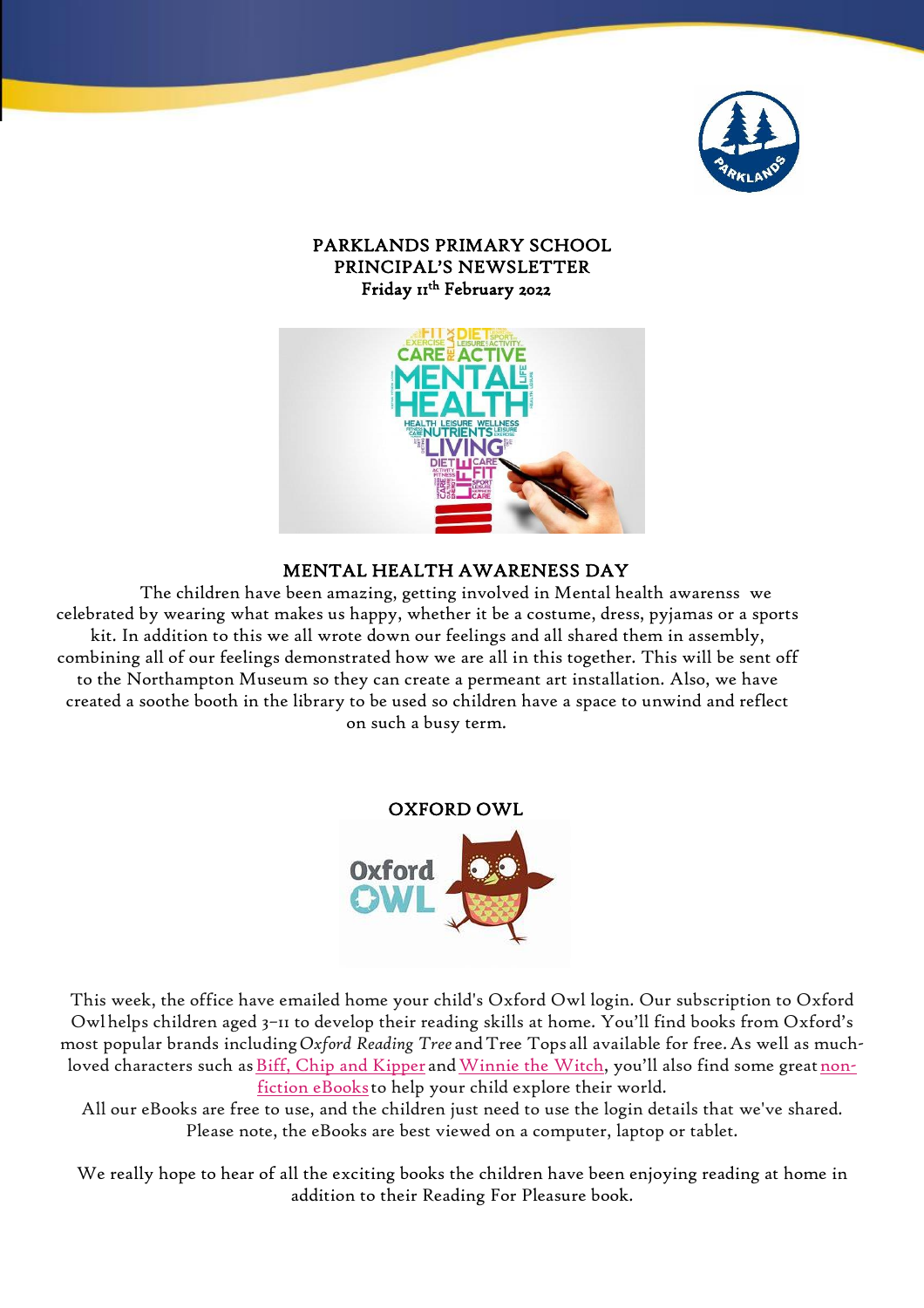#### READING AT PARKLANDS

Next term, we are excited to finally be able to welcome EYFS and KS1 parents in to read with your child from 2:45pm every Friday for our Reading Cafe! Here, you will be able to enjoy reading with your child, speak to teachers about recent reading learning and also receive resources and information on how reading is prioritised at Parklands. So if your child is in reception, year 1 or 2, please do come and join us on a Friday afternoon.

Once a term, we will also invite KS2 parents into classrooms at 2:45pm to enjoy the same opportunities with their child.

We really look forward to welcoming you in to celebrate reading with your child!



#### SRORTS EVENTS

Next term, there will be Hockey competitions in Ks 2, across the Trust. Year 5 will also be swimming next term, Year 5 parents will have received information about this.

As the weather continues to improve there will be lots of exciting sported events coming up for all of the children!

#### KEY DATES

Friday 25th February - EYFS and KS1 Friday reading café begins Monday 28th February - Year 5 and 6 hockey tournament WC 28th February – Silhoutte Drama workshops and Poet visit Thursday 3 rd March – World books day celebrations Monday 7 thMarch - Year 3 and 4 hockey tournament Friday 1st April – Last day

Have a wonderful weekend!